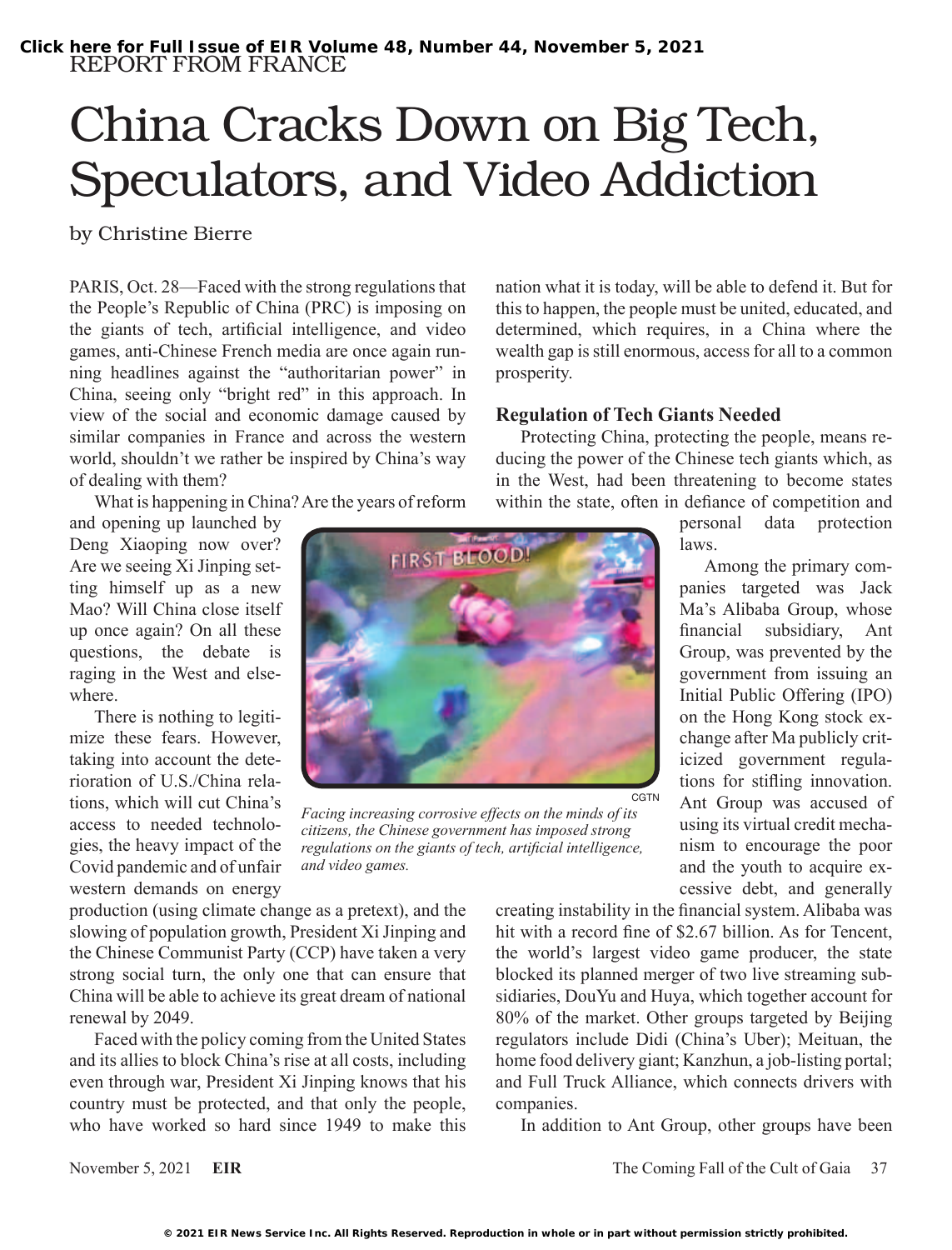banned from listing on Wall Street, including ByteDance, a social networking company that owns TikTok. One concern is that the huge personal databases managed by these tech giants could be used against China in any possible conflict. The government moves also intend, more generally, to take measures to prevent the financial and technological decadence of the West from contaminating the Chinese population, since it is through the tech giants and their growing involvement in the Western financial system, via Wall Street in particular, that the ideology of this financial virus can spread to the whole of China.

Does this mean that the CCP wants to do away with these groups, or to return to the coun-

tryside, as in the Cultural Revolution? To the contrary, everything leads us to believe that China's enhanced regulatory policies should have been implemented in the West long ago! The fact that these groups have only been fined, or partially banned from certain operations—bans which can be lifted as soon as corrective measures have been adopted—shows that there is no question of "killing" them, but only of regulating them for the common benefit of the nation.

Since July, the Chinese government has established a stricter legal framework for the operation of tech companies. The Cyberspace Administration requires companies collecting data from more than one million users to undergo a security review before being listed on a stock exchange. In addition, two laws for the protection of personal information and data security were passed in August and will come into effect at the end of 2021. The first one is compared to the European GDPR (General Data Protection Regulation) and the second one could hinder IPOs outside of China.

In the wake of this, in early October, the Chinese government released a document titled, "Ethical Specifications for Next-Generation Artificial Intelligence," issuing six broad guidelines for ethical AI. These rules require that artificial intelligence systems remain under constant human control and serve the people.



*Putting people first, President Xi takes personal responsibility for seeing that his poverty alleviation program succeeds. Here he visits a home in Southwest China, April 22, 2019.*

## **Common Prosperity and Spiritual Well-Being**

Putting the people first means, above all, reducing the disparities in living standards that result from 1% of Chinese citizens holding 30% of the national wealth. As Premier Li Keqiang acknowledged in 2020, although China has successfully eliminated abject poverty, 600 million Chinese still live on an average income of under \$145 per month.

How can these gaps be reduced, especially between urban and rural residents, and ensure common prosperity? This is the question President Xi Jinping himself put on the table during the very interesting 10th meeting of the Central Committee on Economic and Financial Affairs, held on August 17, the content of which sparked lively international debate about China's future orientations.

The PRC State Council Information Office has published a [white paper](https://news.cgtn.com/news/files/Full-Text-China) on the same topic, "China's Epic Journey from Poverty to Prosperity." It lists all the areas where in 2021 China has reached the stage of "medium prosperity," called the *xiaokang* society, a term dating back to the Confucian classics, and later taken up by Deng Xiaoping to define this as the first centennial goal to be reached by the PRC. The paper states that,

*Xiaokang,* meaning "medium prosperity," has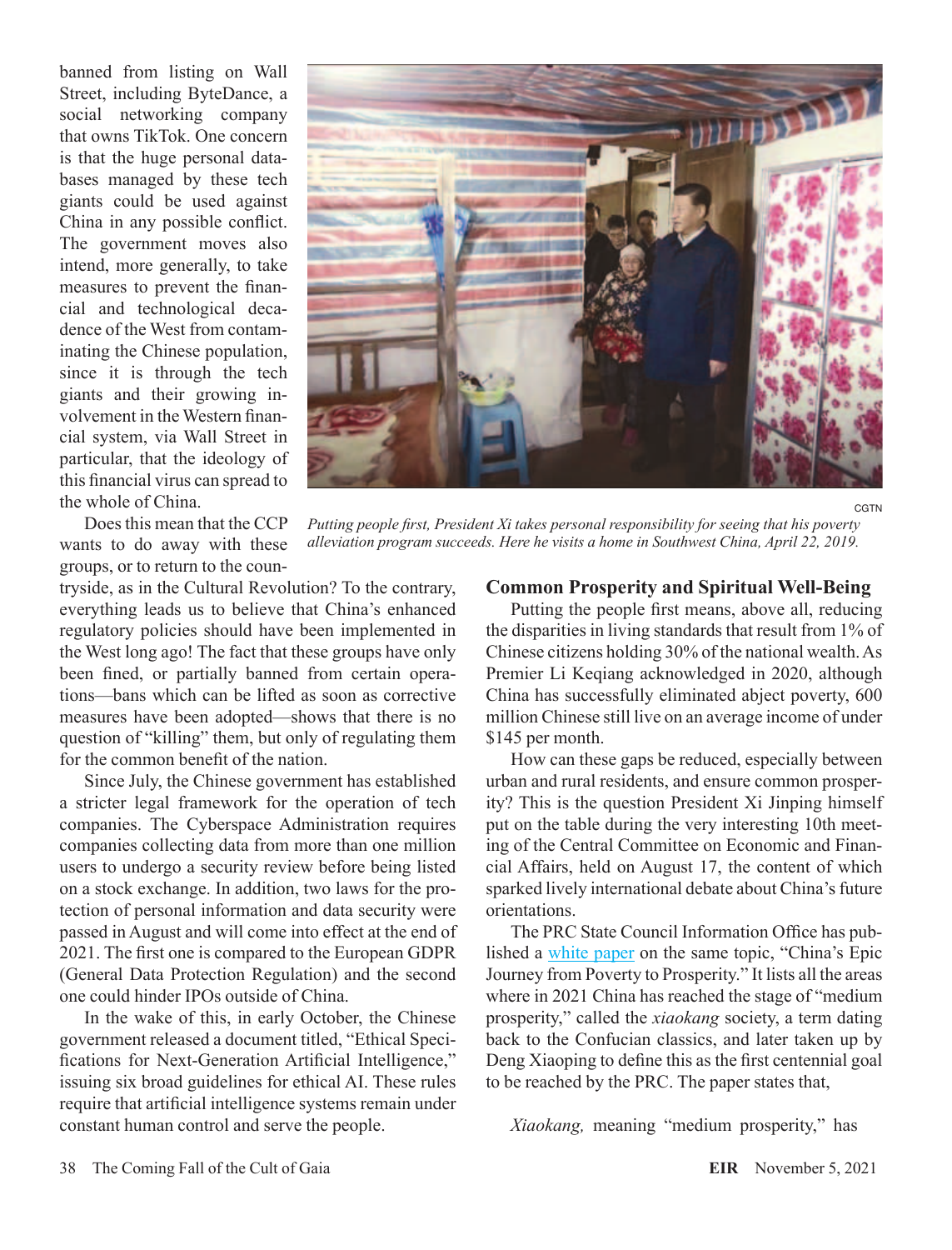been the constant aspiration of the Chinese nation since ancient times. More than 2,000 years ago, this term appeared in the *Book of Songs*....

Centuries later, the *Book of Rites* described the ideal state of society that *xiaokang* would bring about.

*Xiaokang* should lead to a state of material but also cultural and spiritual well-being, a state of "great harmony" or *datong*.

During the August 17 Central Committee meeting with President Xi, four key points were presented to define common prosperity, of which can share in the fruits of the country's economic development and enjoy a happy life.

Measures for the redistribution of wealth were also discussed. The work of economist Li Yining of Peking University, whose work guided much of the market reform of the past decades, was brought up in this regard. He had argued in 1994 that there were three ways to distribute income: (1) the markets, (2) through public policies such as taxes and social protection, and (3) by way of contributions by philanthropic organizations.

This third vector was activated when Alibaba and Tencent were strongly encouraged to make major



Chinese Academy of Sciences

**CGTN** 

*China knows that it will have to be united, educated, and determined, in order to achieve its modernization goals. This means improving considerably the skills and living standards of its population. At left, the Experimental Advanced Superconducting Tokamak (EAST), a magnetic fusion energy reactor in Heifei; at right, China's Shenzhou-13 crew entering the Tianhe core module of the* Tiangong *space station on October 16, for a 6-month mission.*

the following is a short summary, as [reported](http://www.xinhuanet.com/english/2021-08/18/c_1310133051.html) in Xinhua:

Materially, "common prosperity" means that the people generally lead a relatively well-to-do life, in a context of highly developed social productive forces. Spiritually, it means that people are assured of having their spiritual and cultural needs met in their many aspects. Ecologically, it means an environment marked by a harmonious coexistence between man and nature, and healthy and environmentally friendly living and working conditions.

And socially, it means a social environment where people live in harmony, where public services are accessible to all and where everyone

philanthropic contributions—Alibaba in September pledged \$15.5 billion to finance projects aimed at common prosperity, while Tencent pledged \$7.5 billion, in addition to its annual "Giving Day" in which it matches donations to charities offered by companies and individuals.

But it is mainly the second point that was under discussion at the August 17 meeting. Policymakers emphasized the need for stronger and more targeted measures of taxation to increase the proportion coming from the growing number of middle-income households. Property taxes and inheritance taxes are among the measures being considered.

Is this a return to egalitarianism, or the end of the public-private system resulting from Deng Xiaoping's reforms? Clearly not. If Mao used the term "common